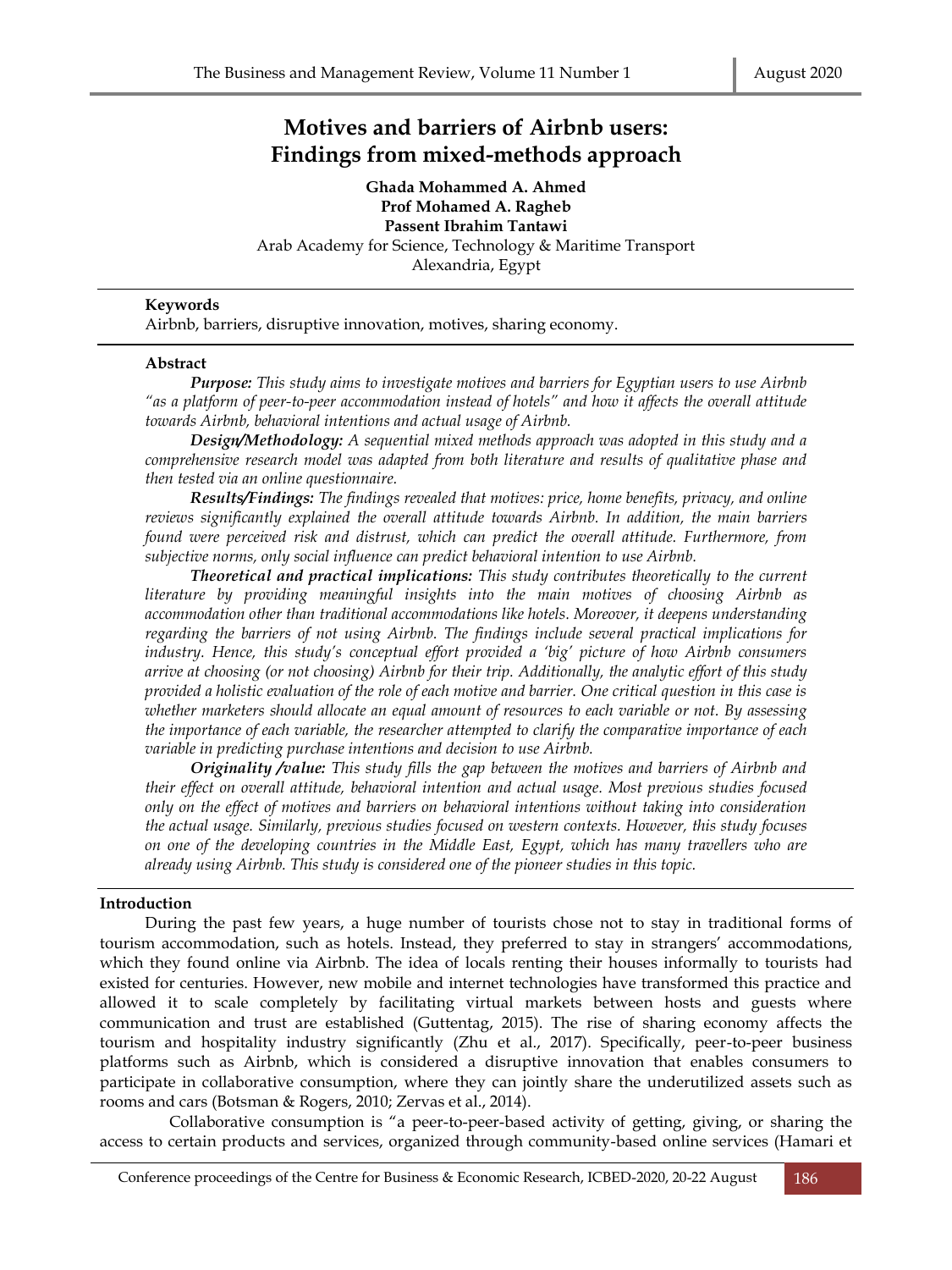al., 2016, p. 3). Airbnb is considered one of the most known examples of such consumption model; it provides an alternative way of renting short-term accommodations that vary from private rooms, entire homes to shared rooms (Zervas et al., 2014). When Airbnb was established in 2008, most people were uncertain about the idea of a business that based on tourists who pay in order to stay with strangers. In comparison with traditional accommodations, Airbnb residences show many clear weaknesses; the most obvious one is that guests have to trust a stranger, who is generally unlicensed. This stranger has to guarantee them the cleanliness, security, and quality of the place where they will sleep, instead of simply depending on a well-established accommodation with a well-known global brand.

 As a result of the popularity of Airbnb, many researchers started to study the factors that may encourage or discourage users from choosing Airbnb (e.g. Guttentag, 2015, Guttentag, 2016; Tussyadiah 2015). A few numbers of academic researchers have started the process of exploring this question. Lamb (2011) used qualitative methods to investigate the motivations of CouchSurfing and Airbnb users. Guttentag (2015) introduced a conceptual review of Airbnb and its assumed key attractions from the perspective of disruptive innovation. Tussyadiah (2015) and Tussyaiah and Pesonen (2015) surveyed users of peer to peer short-term rentals (PSR) on their motives for using PSRs. They added analyses in the collaborative consumption literature. In addition, research of some (non-academic) researchers has also begun to explore why tourists choose Airbnb. Moreover, the tourism research company, Phocuswright, investigated the reasons beyond using PSRs by some users (Hennessey, 2014; Quinby & Gasdia, 2014). Research arm of Morgan Stanley, a financial services company, conducted a consumer survey to investigate motivations for using Airbnb. This research was part of an investigation of the potential impacts of Airbnb on online travel agencies and hotels (Nowak et al., 2015). These studies highlight different reasons why tourists choose Airbnb, such as its low price and perceived authenticity, thereby providing some valuable initial insights into this line of inquiry.

Furthermore, past research on the sharing economy showed that the consumers' perceived value is a significant factor in determining their attitude and intention towards the innovation (Zhu et al., 2018). However, further studies found that there are other factors that can also motivate people to use peer-topeer accommodations. Other motives might be social benefits (Tussyadiah, 2016) and social interactions (Guttentag et al., 2017). This study aims to investigate the motives and barriers for Egyptian users to use Airbnb as a platform of peer-to-peer accommodation instead of other traditional accommodations such as hotels, the effect of those motives and barriers on the overall attitude towards Airbnb and how it affect the decision to use Airbnb.

## **Literature Review & Hypothesis Development 2.1 Motives of using Airbnb 2.1.1 Price**

So et al. (2018) revealed that price is influential in determining how consumers perceived Airbnb as an alternative accommodation. Inspired from a previous study, Gong and Zheng (2018) found that price value has a significant influence on Chinese consumer's decision to use Airbnb. Moreover, Guttentag (2016) discovered that the low cost of Airbnb accommodations, in comparison to the cost of traditional accommodation, was the highest motive for using Airbnb. Furthermore, Rimer (2017) found that price is one of the most strongly agreed upon motivations for choosing Airbnb rather than other different forms of accommodations such as hotels.

## **2.1.2 Home benefits**

Home benefits represent functional attributes of a home - 'household amenities,' 'homely feel,' and 'large space" (Guttentag, 2016). Airbnb accommodations provide many benefits similar to those coming from a home environment. Some tourists may prefer the feeling of being at home while staying in a hotel as they can access practical residential amenities such as a full kitchen, a washing machine and a dryer (Guttentag, 2015). In So et al. (2018) study of motivations and constraints of Airbnb users, home benefits were influential in determining how consumers perceived Airbnb as an alternative accommodation. Unlike another study that was investigating the motivations and constraints of Chinese users, Gong and Zheng (2018) found that home benefits are insignificant in determining the users' decision to use Airbnb. Similarly, in an earlier study conducted to explore the motives and barriers to choose Airbnb, Guttentag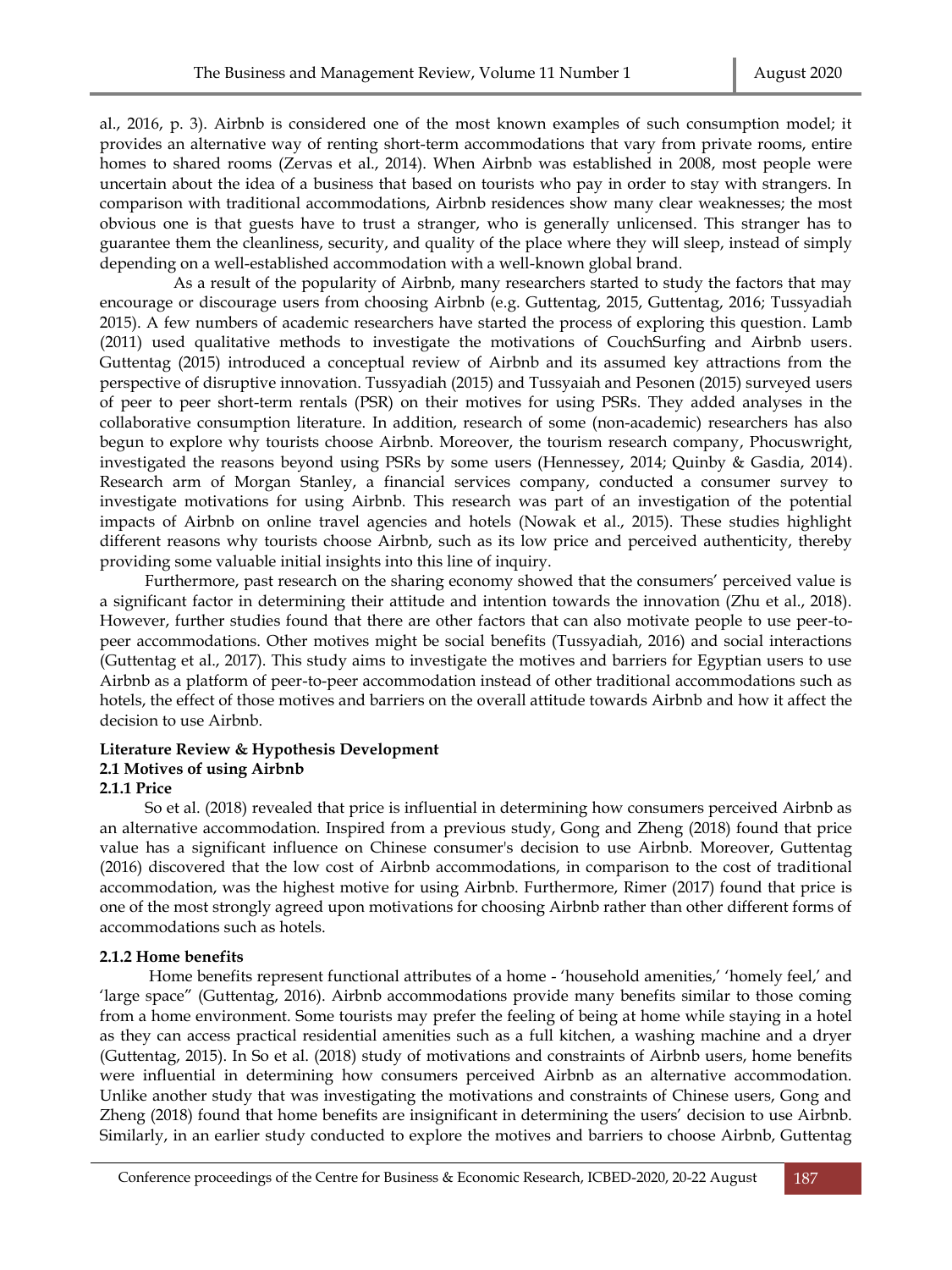(2015) concluded that the access to household amenities was considered the next most strongly agreed upon motive, he also found that the desire of users to feel at home and have a spacious house was very strong too. These findings are consistent with the findings of Phocuswright (Quinby & Gasdia, 2014) and Morgan Stanley's studies (Nowak et al., 2015).

## **2.1.3 Authenticity**

A number of past hospitality studies have highlighted the importance of authenticity as a motive for Airbnb users including Guttentag (2015) where he concluded that users have a strong desire to have authentic local experience but the importance of this factor was found to be lower than the importance of lower prices, household facilities and location convenience. However, when So et al. (2018) studied the effect of authenticity in the same model with other motives such as price and home benefits, he found that the effect of authenticity on both overall attitude towards Airbnb and behavioural intention seemed to be insignificant.

## **2.1.4 Novelty**

Novelty is defined as travellers' personal feelings acquired from using non-standardized, individually tailored tourist goods and services. This is conceptually similar to what Mao and Lyu (2017) called unique experience. Guttentag (2016) concluded that travellers are encouraged to choose Airbnb by some degree of novelty-seeking. This finding was interesting to note because past tourism literature considered novelty-seeking from the perspective of destination choice instead of the accommodation choice.

## **Ethos of sharing economy**

There are three key values of sharing economy, which Airbnb supports. These values are sustainability, local consumption, and trust between strangers (Botsman & Rogers, 2010; Chase, 2015; Gansky, 2010; Pricewater house Cooper, 2015). Guttentag (2016) conducted a study to investigate the motives of using Airbnb and the ethos of sharing economy. He found that agreement with the three sharing economy items was quite neutral. Respondents showed minimal agreement concerning choosing Airbnb for its philosophy or because the money they spend goes directly to locals. They disagreed, on average, that they chose Airbnb because it is environmentally friendly. These findings are fairly consistent with Tussyadiah's (2015) research on PSRs, which also found that respondents' agreement level of sustainability factor was barely above neutral. It is also consistent with Kasim's (2004) finding, which stated that even tourists who pay attention to the issues of sustainability do not agree to pay more for an accommodation just to support those issues.

## **2.1.6 Social Interaction**

When Stors and Kagermeier (2011) carried out a study to explore the motivations and expectations of Airbnb guests, they found that social interaction between hosts and guests can be assumed to be the "authentic" experience that certain travellers look for. Furthermore, in the study made by Tussyadiah and Pesonen (2016) who took their sample from American and Finnish travellers, they concluded that, among Finnish travellers, older consumers seek social appeal greatly when considering Airbnb. However, Gong and Zheng (2018) found that social interactions are insignificant in determining the motives and barriers for using Airbnb for Chinese users. This result was consistent with that of So et al. (2018), which also found that the relative importance of social interaction appeared to be negligible.

## **2.1.7 Online reviews**

Online reviews became a standard attribute for many consumer-facing online services as it provides potential customers with useful information about products and services (Engler et al., 2015). From the consumers' perspective, the travel experience entails three phases: anticipation, experience, and reflection. Based on these three phases, travellers gather information, make travel decisions, and manage their travel plans (Bae et al., 2017). Moreover, Goldsmith and Horowitz (2006) pointed out that consumers frequently seek out the opinions of other consumers online to reduce the risk of expectation failure (Kirmani and Rao, 2000). In recent years, online reviews have become a critical concern in the hospitality industry with key factors including review quality, quantity and consistency (Xie et al., 2016).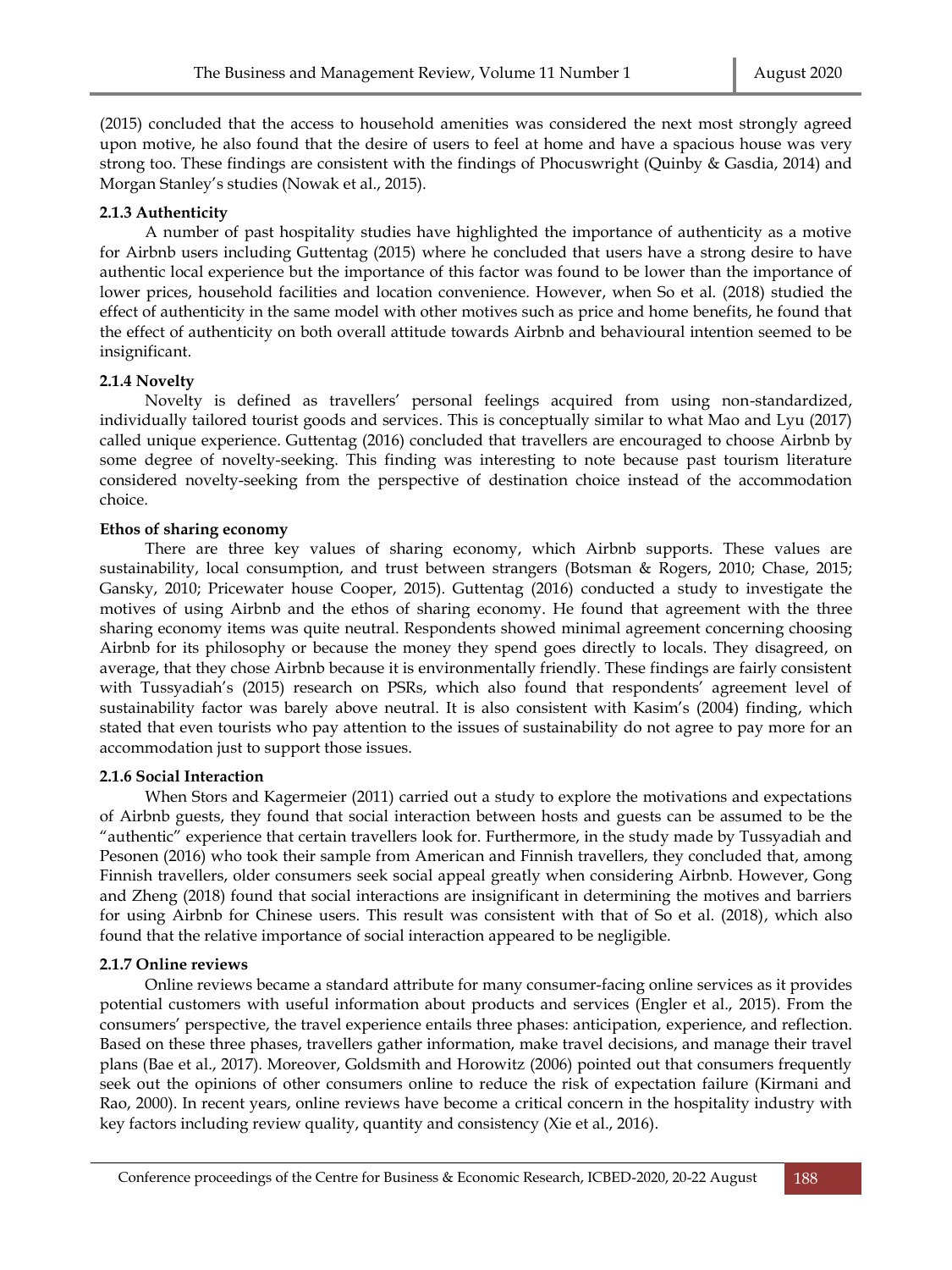Based on the above discussion, the researcher formulated the first main hypotheses and its subhypotheses as follows:

## **The following research hypotheses will be tested:**

**H1: Motives that positively affect the individual's overall attitude towards Airbnb.**

H1.1: Price affects the individual's overall attitude towards Airbnb positively.

- H1.2: Home benefits affect the overall attitude towards Airbnb positively.
- H1.3: Authenticity affects the overall attitude towards Airbnb positively.
- H1.4: Novelty affects the overall attitude towards Airbnb positively.
- H1.5: The ethos of sharing economy affects individuals 'overall attitude towards Airbnb positively.
- H1.6: Social interactions affect individuals 'overall attitude towards Airbnb positively.
- H1.7: Online reviews affect individuals' overall attitude towards Airbnb positively.
- H1.8: Privacy affects individuals' overall attitude towards Airbnb positively.

## **2.2 Barriers of using Airbnb**

## **2.2.1 Perceived risk**

Perceived risk is defined as uncertainty felt regarding possible negative consequences of consuming a product or service (Featherman & Pavlou, 2003). Mao and Lyu (2017) defined perceived risk accompanied with Airbnb as a subjective expectation of a potential loss when searching for a required result. So et al. (2018) found that perceived risk had no significant relationship, in a relative sense, to attitude or behavioral intentions. Moreover, Gong and Zheng (2018) concluded that perceived risk is insignificant in choosing Airbnb. However, some previous studies supported the negative effect of perceived risk on attitude (Mao & Lyu, 2017) and repurchase intention (Liang, 2015).

## **2.2.1 Distrust**

Trust in the context of Airbnb means accepting a position of vulnerability and trusting that the exchange partner will fulfil his or her part (Satama, 2014). Olson (2013) found that consumers' perceived fears about participating in the sharing economy were the main barrier to participate in collaborative consumption. Furthermore, so et al. (2018) found that distrust appeared one of the most important obstacles that negatively affects the consumers' overall attitude towards Airbnb. Tussyadiah and Pesonen (2016) were in line with this result. Moreover, Sthapit and Björk (2019) investigated 213 negative reviews of Airbnb users and they concluded two major themes that reflect the sources of distrust: Airbnb's poor customer service and the hosts' unpleasant behaviour.

# **2.2.3 Insecurity**

So et al. (2018) investigated the effect of insecurity on users' intentions when deciding to use Airbnb and they concluded that consumers' perceived insecurity of Airbnb accommodation undermined purchase-related responses. After Lyu et al. (2019) interviewed 34 users of Airbnb, he found that peer-topeer (P2P) users are more concerned about the safety issues, especially that the operators of P2P accommodation have shifted from business entities to ordinary individuals. Based on the above discussion, the researcher formulated the second main hypothesis and its sub-hypotheses as follows:

## **H2: Barriers negatively affecting the individuals' overall attitude towards Airbnb.**

- H2.1: Perceived risk affects individuals' overall attitude towards Airbnb negatively.
- H2.2: Distrust affects individuals' overall attitude towards Airbnb negatively.
- H2.3: Insecurity affects individuals' overall attitude towards Airbnb negatively.

The literature also mentioned two additional theoretical concepts, which are relevant to the same concept. They were two factors of subjective norms found to affect the adoption of Airbnb: social influence and trend affinity. Social influence represents the extent to which the consumer's close community, such as friends and family, believe he or she should use a certain product or innovation (Venkatesh et al., 2012). Similarly, given that the sharing economy or collaborative consumption model is emerging as a new trend, which changes consumers' planning and actual travel behaviour (Tussyadiah & Pesonen, 2016b). Another important form of subjective norms is trend affinity. Trend affinity occurs when the consumer wishes to follow such a trend or seeks to use innovative and fashionable products and services such as Airbnb (Möhlmann, 2015). Additionally, sustainability, which reflects the belief that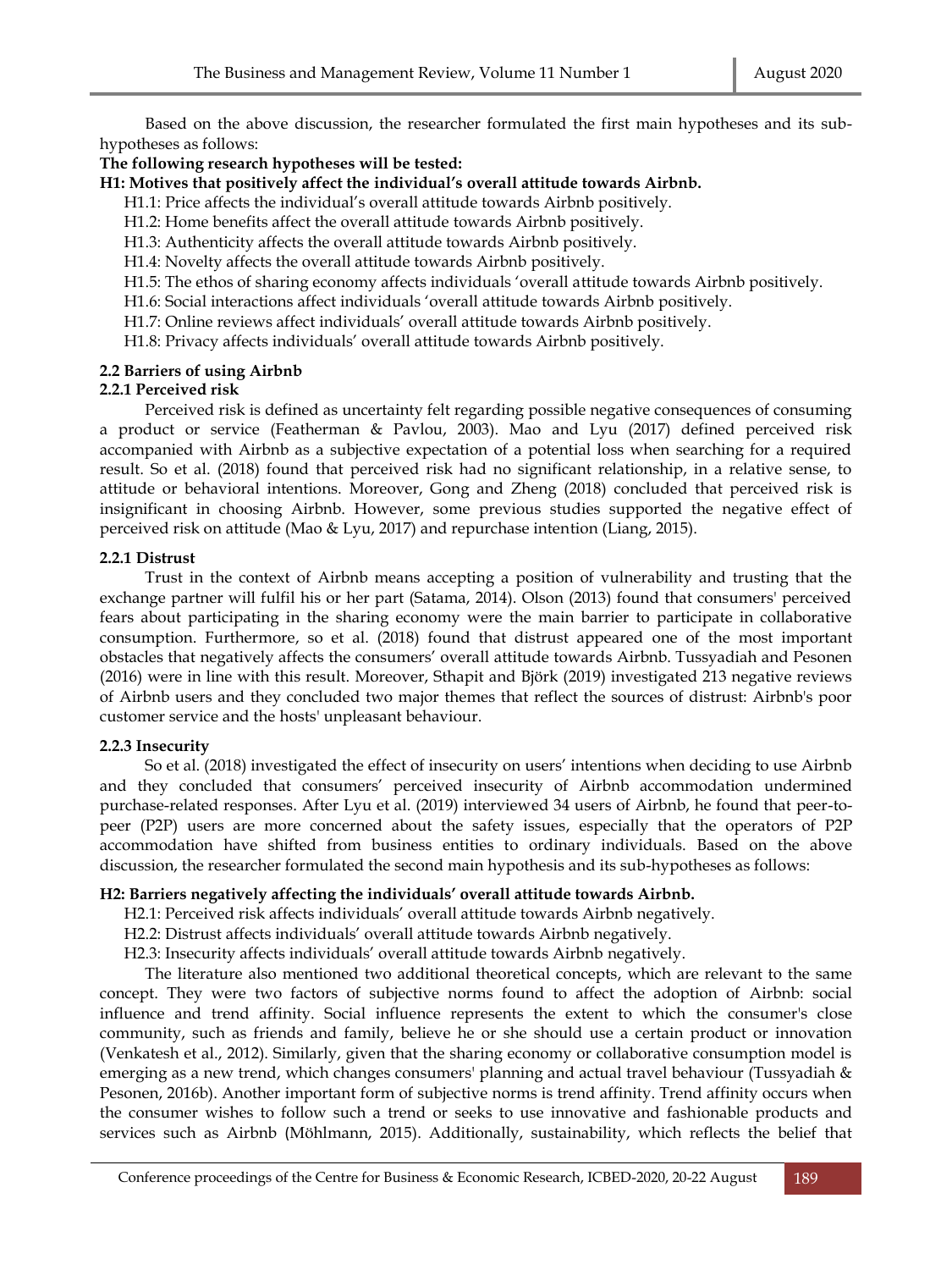collaborative consumption may reduce the development of new products and the use of raw materials, as well as support the local community and economy, could also affect the consumer's decision to choose Airbnb (Tussyadiah & Pesonen, 2016a). Related to sustainability is the ethos of sharing economy, which represents the line of thought of money spent to locals, environmental friendliness and the philosophy of Airbnb that supports the community's wellbeing (Guttentag et al., 2017). Mao and Lyu (2017) also found the significance of word-of-mouth communications on consumer attitude toward Airbnb.

Based on the above discussion, the researcher formulated the third, fourth and fifth main hypothesis and its sub-hypotheses as following:

**H3:** Overall attitude towards Airbnb affects the behavioral intention to use Airbnb.

**H4:** Subjective norms affect overall attitude towards Airbnb positively .

H4.1: Trend affinity affects overall attitude towards Airbnb positively .

H4.2: Social influence affects overall attitude towards Airbnb positively .

**H5:** Subjective norms affect behavioral intentions to use Airbnb positively.

H5.1: Trend affinity affects behavioral intentions to use Airbnb positively.

H5.2: Social influence affects behavioral intentions to use Airbnb positively .

**H6:** Behavioural intentions to use Airbnb affect actual usage of Airbnb.

#### **3. Research Methodology**

#### **3.1. Introduction**

The concept of sharing economy is relatively new, and Airbnb existed only since 2008. This created a gap in the literature related to this topic and there is a need to explore the motives and barriers for Egyptian users to use Airbnb. Since there are few studies carried out in Egypt, this study may enhance the literature in this topic, and it will try to answer many important questions. The research questions of this thesis will be answered by conducting an empirical study. The empirical study involves a survey based on a combination of qualitative and quantitative methods. The qualitative method (phase 1) consists of semistructured interviews with some Airbnb users and the quantitative method (phase 2) consists of an online questionnaire.

## **3.2. Qualitative study**

To address the scarcity and fragmented nature of current research on sharing economy and Airbnb, the researcher used sequential mixed-methods design to gain an in-depth understanding of the motives and barriers for Egyptian users to use Airbnb as a platform of peer-to-peer accommodation instead of hotels and to quantify the extent to which related attitudes or behaviours occur (Coulter et al., 2003; McDonald, 2011).

Overall, the lack of empirical, in-depth research into the facets of Airbnb, as there are very few studies made in Egypt, necessitates an interpretative, discovery-oriented approach to capture deep insights into the motives and barriers for Egyptian users.

The researcher conducted semi-structured interviews with open-ended questions with some users of Airbnb. The main objective of these interviews was to investigate the main motives of choosing Airbnb in their trips and the main barriers that might prevent them from using it. There were different communication means of conducting interviews such as face-to-face, mobile calls and WhatsApp. Interviews (phase 1) were conducted with a total purposive sample of 8 users and all were digitally recorded, upon the respondent's consent. The average time of each interview ranged from 20 – 40 minutes.

#### **3.3. Survey instrument and sample**

The primary purpose of quantitative method (Study Phase 2) was to construct and validate a survey questionnaire reflecting the qualitative results from Study Phase 1 that could be used to explore the motives and barriers to use Airbnb for Egyptian users. Moreover, the modified research model was investigated with a convenience sample (i.e. 435) of the second phase of this study. An online survey was conducted, and the sample was formed from some Facebook travelling experience groups, which contained Egyptian members. The admins sent members invitations to answer the questionnaire. For the Exploratory Sequential Design, according to Creswell (2014), Study Phase 2 needed to use a different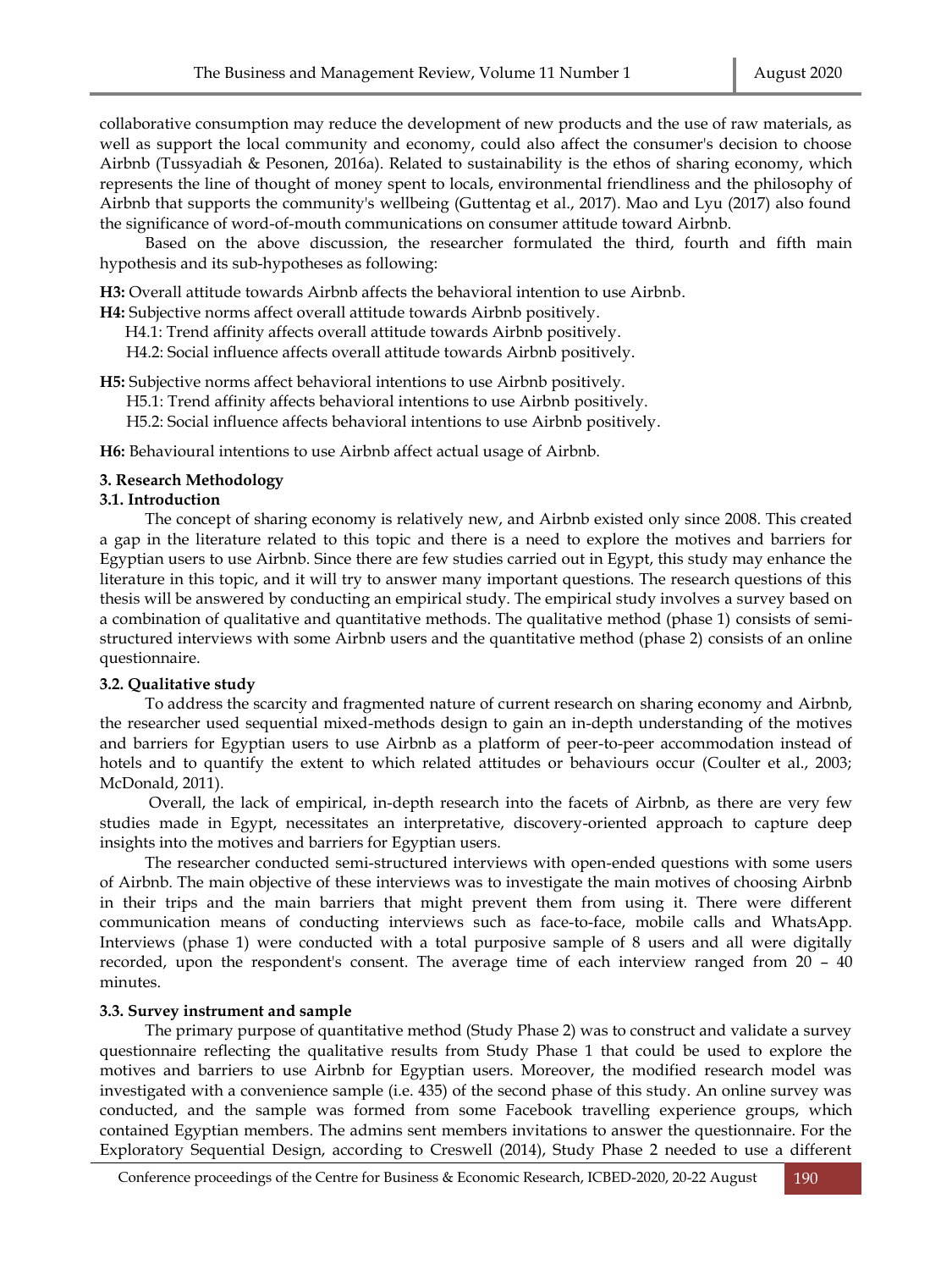sample, but from among the same population as Study Phase 1. The survey period started on 15th November until 31st December 2019. A total of 435 of completed and valid responses were collected.

The questionnaire was mainly divided into three sections; the first section consisted of one screening question, which asked the participants if they have used Airbnb before. The objective of this question is to guarantee that the respondents are users only. The second section included demographic questions like age, income, and education level. It also included three questions about the last trip, which were: the main purpose of it, the type of the accommodation used and the overall level of satisfaction of this experience. The third section of the questionnaire contained a group of questions that measure each of the research variables based on the scales used in the literature from the previous studies. All of those questions are 5-point Likert scale questions ranging from 1 as strongly disagree to 5 as strongly agree.

#### **3.3.1. Variables measurement**

To measure the motives and barriers of using Airbnb, 58 questions were posed to respondents. These questions are related to 10 different motives: price, home benefits, privacy, authenticity, novelty, ethos of sharing economy, social interactions, online reviews, social influence, and trend affinity. Furthermore, they include questions of the three different barriers, which are perceived risk, distrust, and insecurity. Moreover, they include questions that measure two mediators, which are overall attitude towards Airbnb, behavioral intention towards Airbnb and actual usage as one dependent variable.

#### **3.3.2. Measurement instrument**

The literature suggested validated scales for use in this study, ensuring initial reliability and validity of our measurement. Specifically, four items originating from Sweeney and Soutar (2001) were adapted from Walsh et al. (2014) to measure price value. While four items from Guttentag et al. (2017) measured authenticity, four items from Guttentag (2016) captured novelty and three items from (Stors and Kagermeier, 2015) and Tussyadiah (2015, pp. 817-830) measured social interactions. Three items following Guttentag (2016) measured home benefits while four items following Möhlmann (2015) and Moeller and Wittkowski (2010) measured trend affinity.

Four items borrowed from Nysveen et al., (2005), Moore and Benbasat (1991), and Venkatesh et al. (2012) gauged social influence. Three items adapted from Tussyadiah's (2015) were used to measure ethos of sharing economy. Moreover, three measures used for online reviews which were adapted from Chen and Chang (2018).

Moreover, privacy was measured by three questions adapted from (Zhang et al., 2019). Four items based on Featherman and Pavlou (2003) measured perceived risk. While insecurity was measured using a scale from Yang, Jun, and Peterson (2004), two items measuring distrust were adapted from Tussyadiah and Pesonen (2016a). Three items adapted from Francis et al. (2004) and Li et al. (2018b) measured behavioral intentions. Overall attitude was measured using the scale from MacKenzie, Lutz, and Belch (1986). In addition, actual usage was measured using four questions adapted from Al-Qeisi and Hegazy (2015). All questions were backtranslated into Arabic before distributing among users.

#### **3.3.4. Data analysis**

Using content analysis, the data obtained from the eight interviewees were analyzed to extract the word frequency table, word cloud and tree mapping using Nvivo program for qualitative analysis. Before empirically testing the proposed framework in Study Phase 2, the researcher conducted Exploratory Factor Analysis (EFA) by using Statistical Package for the Social Sciences (SPSS25) on a small sample (30 users) in order to measure the validity and reliability of the used measures before distributing the main sample. The following results were concluded as:

Cronbach's alpha values were employed as the assessment of the scales' reliability. Reliability coefficients ranged from 0.7 to 0.9, which is acceptable. When it comes to measuring validity, it was found that in most variables KMO > 0.5, Loading factor > 0.5, AVE > 0.5 and Bartlett's Test of Sphericity sig. < 0.05.

Those results mean that the model variables have a high degree of reliability and validity.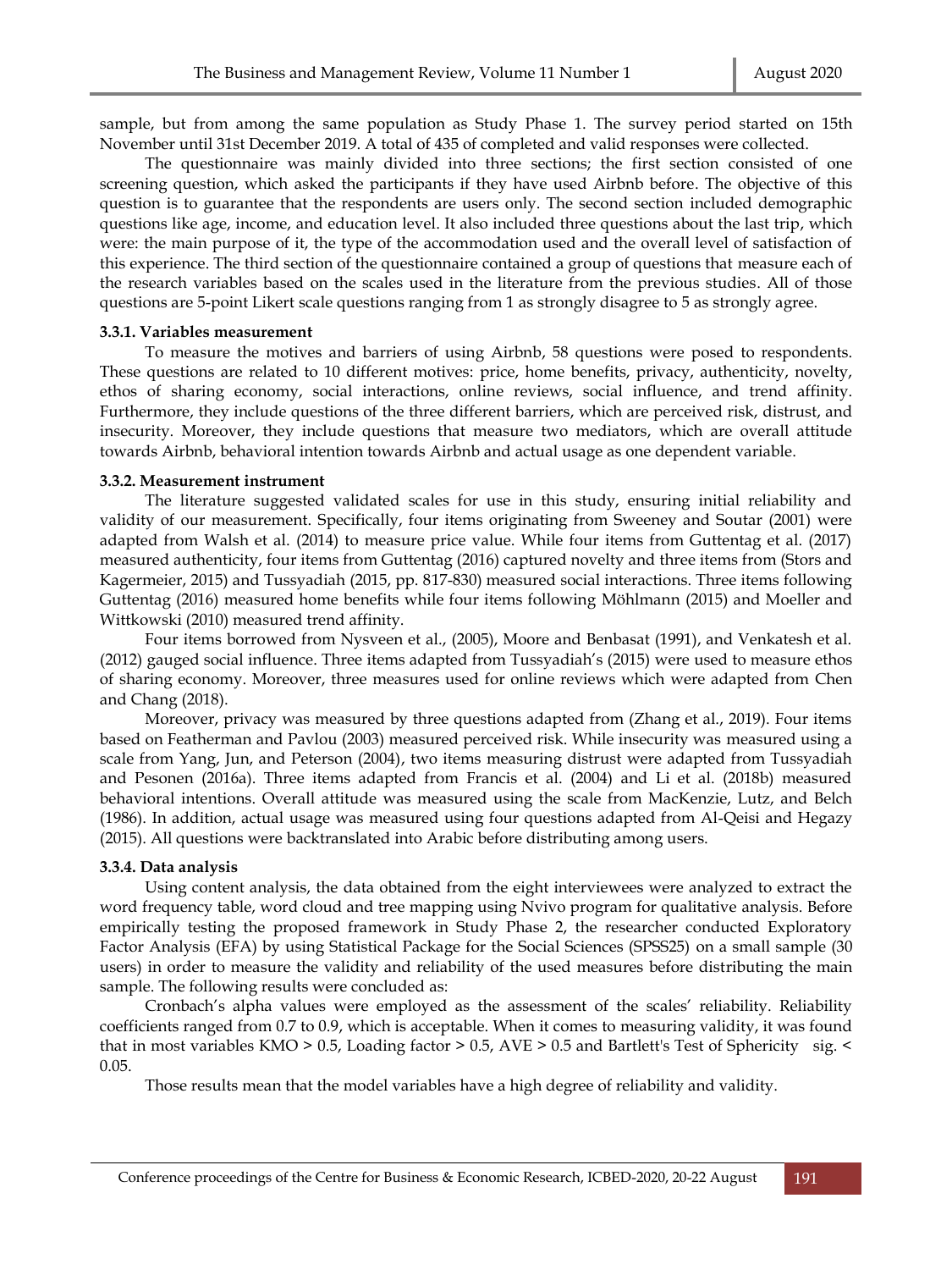## **Findings/Results**

# **4.1. Results of study phase 1 (qualitative phase)**

**Motives**

## **1 st question: What motivates you to use Airbnb rather than hotels?**

*Theme one:* price and home benefits are the two main aspects that the majority of interviewees agreed upon.

Cheaper prices of accommodations on Airbnb are an advantage that attracts individuals to use the application for reservation. Hotel prices are more expensive than that of Airbnb. Likewise, home benefits are one of the motives that influence users. To feel like home, to have kitchen and feel free to cook, especially on long trips, are considered as an advantage as not all hotels have this advantage. Therefore, it will be very expensive to order a meal every day. For example, one of the interviewees said: *"The first thing that motivates me is that I can choose a good place for a reasonable price (the most important reason)".* Another interviewee said: *"Since I travel a lot and I almost stay for long periods, I prefer to use Airbnb because of its reasonable price, which is lower than hotels and the kitchen! I prefer to cook my own food, especially when I stay for long periods and it gave me more privacy".*

On the other hand, some mentioned that social influence, like recommending the application by their friends and family members, and privacy as important aspects. For instance, one of the interviewees quoted: "*At first, it was because my friends advised me but after trying it, my first experience turned out to be positive. So, I decided to use it again".*

Figure 4.1 illustrates the different motives for people to use Airbnb application when traveling. On the one hand, it could be noticed that the major motives are price and home benefits, while privacy and social influence are mentioned by some of them as motives as well.



**Figure 4-1: Motives behind using Airbnb**

## **Barriers**:

## **2 nd question: "What did you dislike about Airbnb?"**

The minority dislikes the host they meet; they may be unfriendly and difficult to deal with. Few said that there should be voice-calls to communicate more with the host. Others say that the location of the house is not precise until you pay but this issue is for the security of the host. Moreover, some say that it is difficult to change the date of reservation or cancel it. Otherwise, the rest of the interviewees completely agree that Airbnb is perfect.

For example, one of the interviewees said:

*"Communication. I think there should be more tools of communication between users and hosts like voice calls which make communication easier".*

While another said:

"*Until now, nothing is negative with the service*".

Conference proceedings of the Centre for Business & Economic Research, ICBED-2020, 20-22 August 192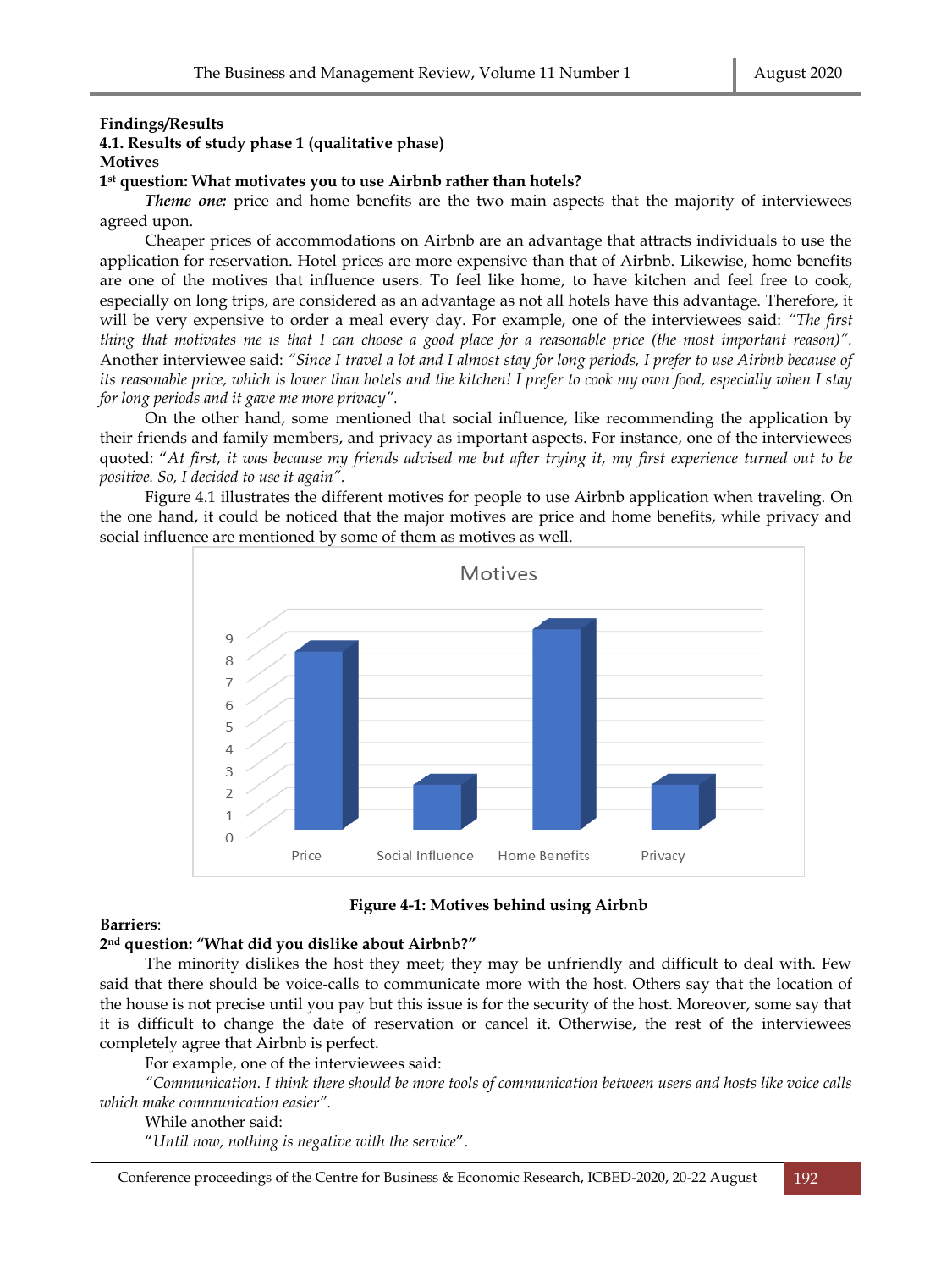## **4.2. Results of study phase 2 (quantitative phase)**

Although the researcher investigated the validity and reliability in the pilot study phase, the researcher conducted validity and reliability tests for the main sample to confirm that the variables are both valid and reliable. The tests were conducted using SPSS25. The results of EFA show that loading factor for all the variables was greater than 0.5. AVE % is greater than 70% for all the variables and KMO exceeds 50% for all the variables and finally Bartlett's test resulted in p-value < 0.05 for all the variables, which is significant. Similarly, Cronbach's alpha for all of the variables exceeded 70%. Bagozzi and Kimmel (1995) suggest Cronbach's alpha values should be greater than 0.7. Each of the constructs' Cronbach's Alpha score was acceptable based on the greater than 0.7 cut-off established by Nunnally (1978). Additionally, Bagozzi and Kimmel (1995) state that levels above 0.6 are acceptable and show acceptable composite reliability but they suggest 0.7 as a better cutoff level.

**Table 4.1** contains all direct effects, its standardized estimate, and the decision at 5% level. It shows the effect of each motive and barrier on the overall attitude towards Airbnb, the effect of the overall attitude towards Airbnb on the behavioral intention and the effect of behavioral intentions on actual usage. It was found that price, privacy, and online reviews have a significant and positive effect on overall attitude towards Airbnb, which means thatH1.1, H1.7 and H1.8 are acceptable. Contrary to the prediction in hypothesis H1.2, which assumes that home benefits positively affect overall attitude towards Airbnb, it was concluded that home benefits have a negative and a significant effect on the overall attitude towards Airbnb. Therefore, this hypothesis is rejected. Moreover, the remaining motives including authenticity, novelty, ethos of sharing economy and social interactions don't have a significant effect on overall attitude towards Airbnb. As such, the hypotheses H1.3, H1.4, H1.5 and H1.6 are rejected.

The subjective norms, which include trend affinity and social influence, were tested too to investigate their effect on both overall attitude towards Airbnb and behavioral intention to use it. It was found that only social influence has a significant and positive effect on behavioral intention to use Airbnb, which means H5.2 is acceptable and H5.1, H4.1 and H4.2 are rejected. Furthermore, three barriers were investigated to test their effect on the overall attitude towards Airbnb and it was concluded that both perceived risk and distrust have negative and significant effect on the overall attitude towards Airbnb, which means accepting hypotheses H2.1 and H2.2 and rejecting H2.3. In addition to those relations, hypothesis 3 and hypothesis 6 were tested. It was found that there is a positive and significant effect on the overall attitude towards Airbnb regarding behavioral intention and the effect of behavioral intention concerning actual usage, which supports both hypotheses. Figure 4.1 shows all the direct relations.

|           |                       |                     | <b>Standardized Regression</b><br>Weights | Standard<br><b>Errors</b> | $P-$<br>Value | <b>Decision at</b><br>significant<br>level 5% |
|-----------|-----------------------|---------------------|-------------------------------------------|---------------------------|---------------|-----------------------------------------------|
|           | <b>Direct Effects</b> |                     |                                           |                           |               |                                               |
| Attitude  | $\leftarrow$          | Online              | 0.444                                     | 0.018                     | 0.000         | Accept                                        |
| Attitude  | $\leftarrow$          | <b>Interactions</b> | 0.057                                     | 0.024                     | 0.066         | Reject                                        |
| Attitude  | $\leftarrow$          | Ethos of            | 0.047                                     | 0.030                     | 0.132         | Reject                                        |
| Attitude  | $\leftarrow$          | Novelty             | $-0.055$                                  | 0.025                     | 0.076         | Reject                                        |
| Attitude  | $\leftarrow$          | Authenticity        | 0.035                                     | 0.021                     | 0.257         | Reject                                        |
| Attitude  | $\leftarrow$          | Privacy             | 0.167                                     | 0.020                     | 0.000         | Accept                                        |
| Attitude  | $\leftarrow$          | Home                | $-0.106$                                  | 0.020                     | 0.000         | Accept                                        |
| Attitude  | $\leftarrow$          | Price               | 0.193                                     | 0.023                     | 0.000         | Accept                                        |
| Attitude  | $\leftarrow$          | Perceived           | $-0.595$                                  | 0.020                     | 0.000         | Accept                                        |
| attitude  | $\leftarrow$          | insecurity          | 0.015                                     | 0.019                     | 0.618         | Reject                                        |
| attitude  | $\leftarrow$          | distrust            | $-0.087$                                  | 0.020                     | 0.005         | Accept                                        |
| attitude  | $\leftarrow$          | Social              | 0.002                                     | 0.033                     | 0.954         | Reject                                        |
| attitude  | $\leftarrow$          | Trend               | 0.053                                     | 0.030                     | 0.083         | Reject                                        |
| intention | <---                  | Social              | 0.107                                     | 0.044                     | 0.000         | Accept                                        |
| intention | $\leftarrow$          | Trend               | $-0.011$                                  | 0.041                     | 0.705         | Reject                                        |
| intention | $\leftarrow$          | Overall             | 0.813                                     | 0.046                     | 0.000         | Accept                                        |
| usage     | $\leftarrow$          | intention           | 0.930                                     | 0.022                     | 0.000         | Accept                                        |

**Table 4.1** Direct effects and its standardized estimate and the decision at 5% level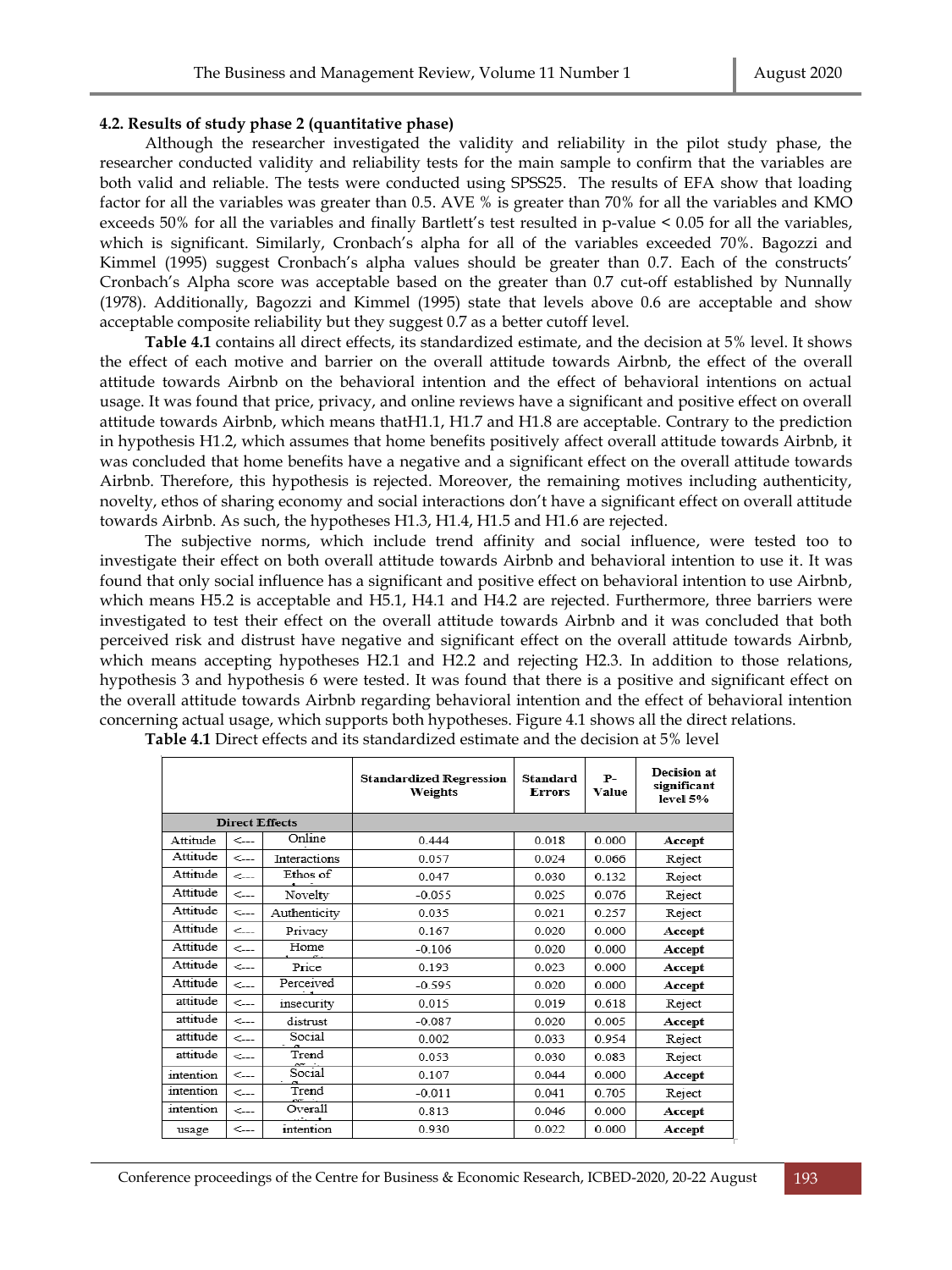

\*\*\*  $p<0.001$ , \*\*  $p<0.01$ , solid line = significant path, dotted line = non-significant path Figure 4.2 Results of the Inner Model

In order to decide whether to accept or reject the research model according to Amos, the following tests were conducted and table 4.2 below indicates the results of these tests. Generally, it is an acceptable model.

# **Table 4.2**

| Criterion                           | Optimal range                                                             | Estimate |
|-------------------------------------|---------------------------------------------------------------------------|----------|
| relative chi-square $(\chi^2/d. f)$ | 1:3 acceptable fit, 3:5 reasonable fit                                    | 3.891    |
| goodness of fit index (GFI)         | $> 0.90$ A value of 1 indicates a perfect fit $\vert 0.923 \rangle$       |          |
| Tucker-Lewis coefficient (TLI)      | >0.90 TLI values close to 1 indicate a very good fit   0.911              |          |
| comparative fit index (CFI)         | $> 0.90$ CFI values close to 1 indicate a very good fit $\vert$ 0.944     |          |
| root mean square error (RMSEA)      | $0 =$ exact fit, <0.05 good fit, <0.08 reasonable fit $\vert 0.078 \vert$ |          |

## $\mathcal{N}$

# **Discussion and conclusion**

## **Conclusion**

From the statistical analysis in the previous section, the results are as follows:

**H1:** Motives that positively affect the individual's overall attitude towards Airbnb.

Price, privacy, and online reviews had a positive effect on the overall attitude towards Airbnb. This result is consistent with Gong and Zheng (2018), Rimer (2017), Mayseri et al. (2017) and Tussyadiah and Pesonen (2016). While the results found that home benefits affect the overall attitude of the users towards Airbnb negatively, this result is inconsistent with the results of So et al. (2018), Guttentag (2015), Nowak et al. (2015) and (Quinby and Gasdia, 2014). Regarding other motives such as authenticity, novelty and social interactions, the results revealed that these motives don't have any significant effect on the overall attitude of the users, which is consistent with the results of studies made by So et al. (2018) and Gong and Zheng (2018). On the other hand, it is inconsistent with other studies conducted by Guttentag (2015, 2016) and Lamb (2011), which found that these motives were significant and important factors when it comes to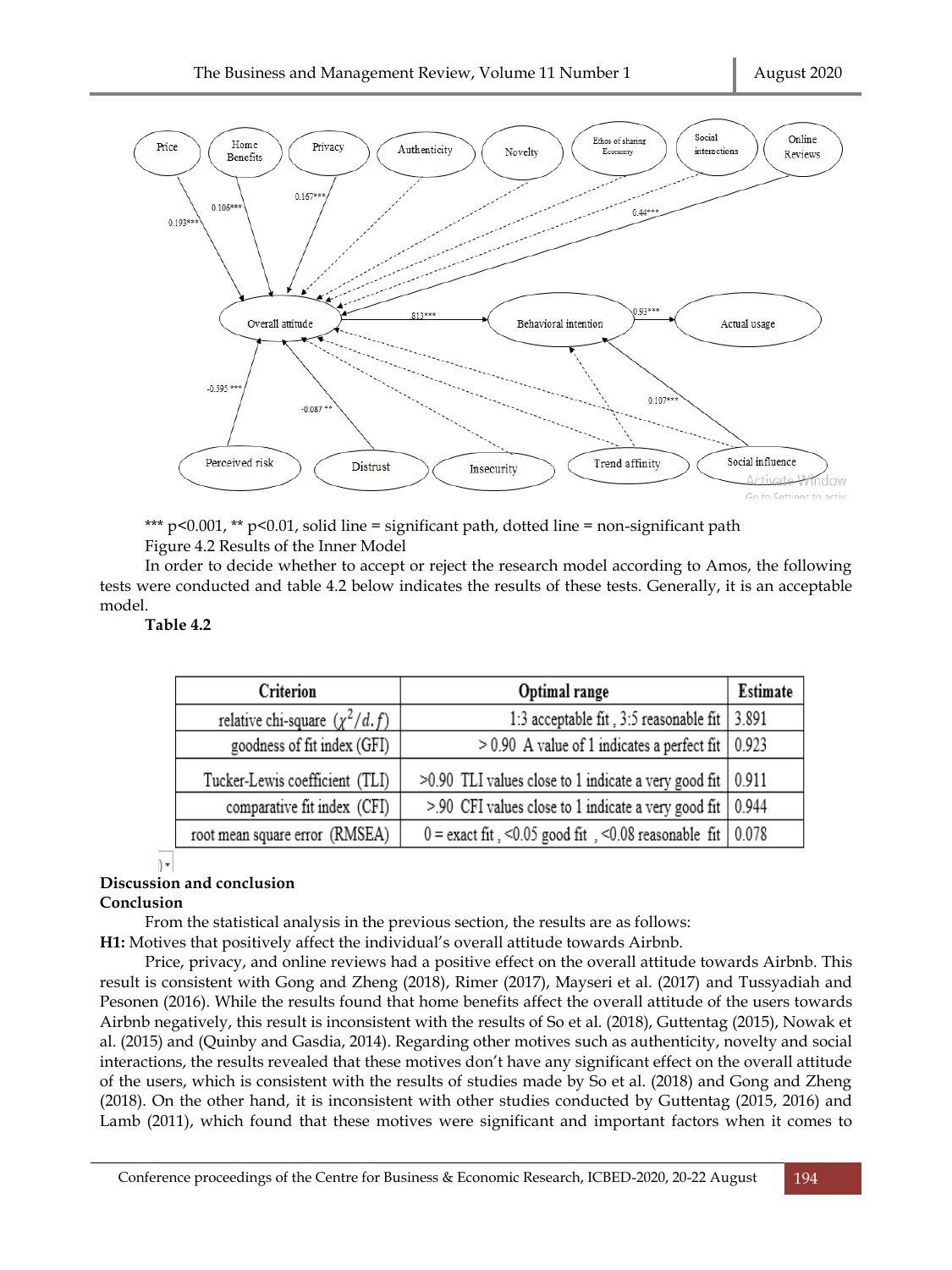choosing Airbnb. Furthermore, ethos of sharing economy was found to be insignificant in deciding to use Airbnb. These results are in line with studies of Guttentag (2016) and Tussyadiah (2015).

### **H2: Barriers negatively affecting the individuals' overall attitude towards Airbnb.**

The results found that perceived risk and distrust have a negative and a significant effect on the overall attitude towards Airbnb. These are the only two barriers that turned out to be significant. This result is consistent with the findings of So et al. (2018), Tussyadiah and Pesonen (2016) and (Sthapit and Bjork, 2019). In addition, insecurity turned out to be insignificant as a barrier that discourages using Airbnb and it has no effect on deciding to use Airbnb. This result is inconsistent with the findings of So et al. (2018) and Lyu et al. (2019).

# **H3: Overall attitude towards Airbnb affects the behavioral intention to use Airbnb.** This hypothesis is accepted.

# **H4: Subjective norms positively affect overall attitude towards Airbnb.** This hypothesis is rejected. **H5: Subjective norms positively affect overall attitude towards Airbnb.**

It was concluded that social influence only positively affects behavioural intentions to use Airbnb. On the one hand, this result is consistent with results of So et al. (2018) and Mao and Lyu (2017). On the other hand, trend affinity was found to be insignificant, which is inconsistent with the results of those two past studies.

**H6: Behavioral intentions to use Airbnb affect actual usage of Airbnb.** This hypothesis has been accepted.

## **Theoretical and practical implications**

This study contributes theoretically to the current literature by providing meaningful insights into the main motives of choosing Airbnb as accommodation instead of traditional accommodations like hotels. Moreover, it helps in understanding more about the barriers of not using Airbnb. From the qualitative phase, a new motive has been found. This motive is privacy, which affects the overall attitude towards Airbnb and, in return, affects the decision to use Airbnb. In past literature, no one studied the effect of this variable as one of the motives that encourage users to use Airbnb. In reality, it turned out to be an important motive. This finding contributes in a theoretically meaningful way to the current literature because it turned out to have a significant effect on the overall attitude towards Airbnb after testing it in the quantitative phase.

Some of the practical implications include some specific aspects of this study results. For example, the significant effect of price suggests that, in the peer-to-peer accommodation sector, developing a value for money product is of great significance. Furthermore, the significant effect of online reviews shows the importance of word of mouth and how powerful it is in encouraging or discouraging potential customers. Factors arising from the social environment, such as social influence, could also affect consumers' intentions to adopt Airbnb. Finally, perceived risk and distrust were found to be the only two barriers that significantly influence consumers' overall attitude. This finding highlights a need for individual hosts of peer-to-peer accommodation as well as platform companies, such as Airbnb, to establish trust with consumers through not only better quality assurance or satisfaction guarantee mechanisms, but also through a consistent provision of superior accommodation experiences that exceed expectations. As in the traditional lodging industry, trust-based consumer relations in addition to delightful accommodation experiences beyond expectations are likely to generate positive referrals and word-of-mouth communications. This study may serve as a practical reference for practitioners as well as researchers when developing programs and strategies to manage Airbnb consumers' needs and decision process.

#### **Limitations and future research**

While evaluating the significant findings of this study, a number of limitations should be acknowledged. First, this study based mainly on a sample collected via online platforms through Facebook travelling groups that have only Egyptian users, which means that the findings cannot be generalized on all travellers. Future research could sample users from different countries and cultures to determine whether the model is equally valid and useful in other research settings. In addition, the sample that was used to make interviews was small, it consisted of 8 users only as it was very difficult to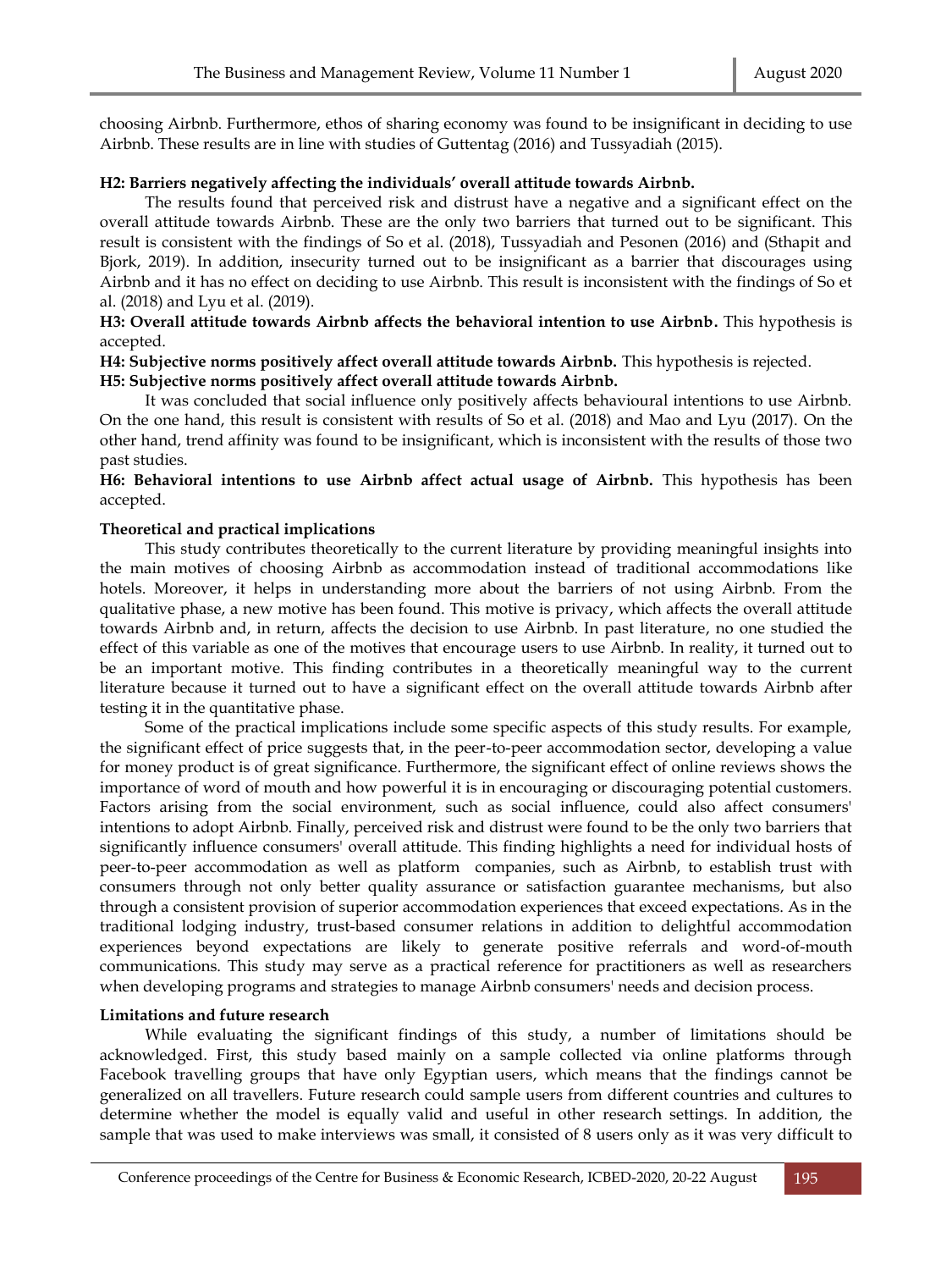reach more users for interviews and a purposive sampling technique was used. This information cannot be generalized and that is why further studies need to increase the sample size in the qualitative phase. Moreover, the motives beyond using Airbnb are somewhat similar to those of using Bed & Breakfast, Couchsurfing, and hostels. As such, it will be useful to compare the motives of Airbnb users with the motives of users of other three accommodations.

#### **References**

- Al-Qeisi, K. and Hegazy, A. (2015), "Consumer Online Behaviour: A perspective on Internet Banking Usage in Three Non-western Countries", Procedia Economics and Finance, available at: https://doi.org/10.1016/s2212- 5671(15)00347-0.
- Bae, S.J., Lee, H., Suh, E.K. and Suh, K.S., 2017. Shared experience in pretrip and experience sharing in posttrip: A survey of Airbnb users. Information & Management, 54(6), pp.714-727.
- Bagozzi, R. P., & Kimmel, S. K. (1995). A comparison of leading theories for the prediction of goal‐directed behaviours. British Journal of Social Psychology, 34(4), 437-461.
- Botsman, R. and Rogers, R.C.N.-O.L.S. (STACK) H. C.B. 2010. (2010), "The Rise of Collaborative Consumption", What's Mine Is Yours: How Collaborative Consumption Is Changing the Way We Live.
- Burr, T.L., Coulter, C.A., Howell, J. and Wangen, L.E., 2003. Solution monitoring: quantitative and qualitative benefits to nuclear safeguards. Journal of nuclear science and technology, 40(4), pp.256-263.
- Chase, R. (2015). Peers Inc.: How people and platforms are inventing the collaborative economy and reinventing capitalism. New York, NY: Public Affairs.
- Chen, C.C. and Chang, Y.C. (2018), "What drives purchase intention on Airbnb? Perspectives of consumer reviews, information quality, and media richness", Telematics and Informatics, Elsevier, Vol. 35 No. 5, pp. 1512–1523.
- Coulter, Robin & Price, Linda & Feick, Lawrence. (2003). 2003), "Rethinking Origins of Involvement and Brand Commitment: Insights from Postsocialist Central Europe. Journal of Consumer Research. 30. 151-69. 10.1086/376809.
- Creswell J. 2014. Research design: qualitative, quantitative, and mixed methods approaches. Thousand Oaks: SAGE
- Elizabeth McDonald, K. (2011), "Transcultural wellness: An exploratory study", Journal of Multicultural Counseling and Development, available at: https://doi.org/10.1002/j.2161-1912.2011.tb00638.x.
- Engler, T.H., Winter, P. and Schulz, M., 2015. Understanding online product ratings: A customer satisfaction model. Journal of Retailing and Consumer Services, 27, pp.113-120.
- Featherman, M.S. and Pavlou, P.A., 2003. Predicting e-services adoption: a perceived risk facets perspective. International journal of human-computer studies, 59(4), pp.451-474.
- Francis, J. J., Eccles, M. P., Johnston, M., Walker, A., Grimshaw, J., Foy, R., et al. (2004). Constructing questionnaires based on the theory of planned behavior: A manual for health services researchers. Centre for Health Services Research: Newcastle Upon Tyne, United Kingdom. Retrieved January 25, 2007, from http://www.rebeqi.org/ViewFile.aspx?itemID=212.
- Gansky, L. (2010). The mesh: Why the future of business is sharing. New York, NY: Penguin.
- Goldsmith, R.E., Horowitz, D., 2006. Measuring motivations for online opinion seeking. J. Interactive Advertis. 6 (2), 2–14.
- Gong, J., & Zheng, Y. 2018. A study on the motivation and constrain factors influence Chinese travelers' attitude towards Airbnb.
- Guttentag, D. (2016), "Why tourists choose Airbnb: A motivation-based segmentation study underpinned by innovation concepts", Journal of Travel Research, available at: https://doi.org/10.1177/0047287517696980.
- Guttentag, D. 2015. Airbnb: disruptive innovation and the rise of an informal tourism accommodation sector. Current issues in Tourism, 18(12), 1192-1217.
- Guttentag, D.A. and Smith, S.L.J. (2017), "Assessing Airbnb as a disruptive innovation relative to hotelsSubstitution and comparative performance expectations", International Journal of Hospitality Management, available at: https://doi.org/10.1016/j.ijhm.2017.02.003.
- Hamari, J., Sjöklint, M., & Ukkonen, A. 2016. The sharing economy: Why people participate in collaborative consumption. Journal of the association for information science and technology, 67(9), 2047-2059.
- Hennessey, S. 2014. An Inside View of Airbnb in New York City. Hotel News Now.
- Kasim, A. (2004). Socio-environmentally responsible hotel business: Do tourists to Penang Island, Malaysia care? Journal of Hospitality & Leisure Marketing, 11(4), 5-28.
- Kirmani, A., Rao, A.R., 2000. No pain, no gain: a critical review of the literature on signaling unobservable product quality. J. Market. 64 (2), 66–79.
- Lamb, Z. 2011. Rethinking authenticity in tourist experience: Analyzing the motivations of travelers in person-toperson hospitality networks. Unpublished master's thesis). The University of Chicago, Chicago, IL.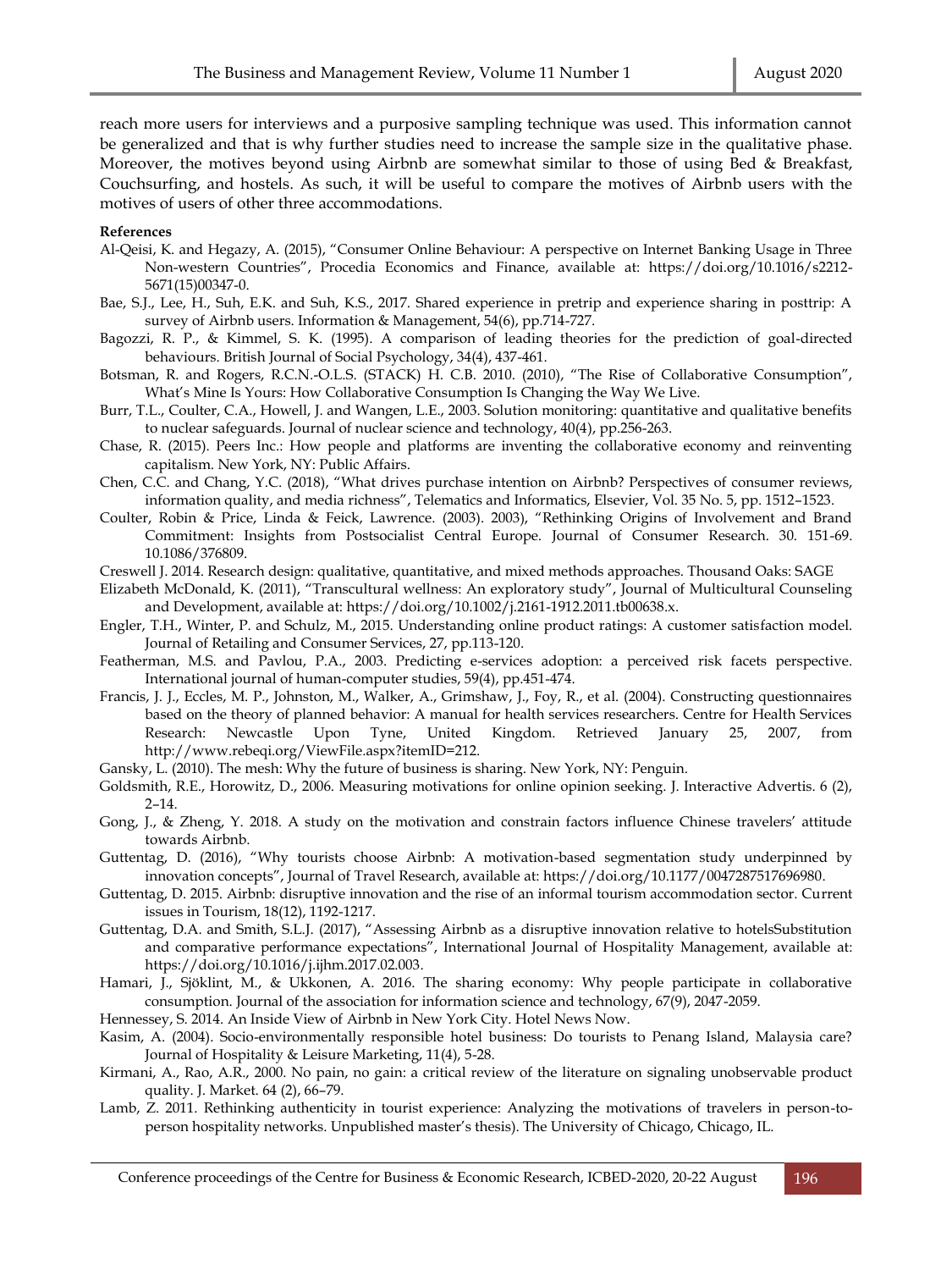- Li, H., Schein, D.D., Ravi, S.P., Song, W. and Gu, Y. (2018), "Factors influencing residents' perceptions, attitudes and behavioral intention toward festivals and special events: A pre-event perspective", Journal of Business Economics and Management, available at: https://doi.org/10.3846/jbem.2018.5536.
- Liang, L.J., 2015. Understanding repurchase intention of Airbnb consumers: perceived authenticity, EWoM and price sensitivity.
- Lu, L. and Tabari, S., 2019. Impact of Airbnb on customers' behavior in the UK hotel industry. Tourism Analysis, 24(1), pp.13-26.
- Lyu, J., Li, M. and Law, R. (2019), "Experiencing P2P accommodations: Anecdotes from Chinese customers", International Journal of Hospitality Management, available at: https://doi.org/10.1016/j.ijhm.2018.07.012.
- MacKenzie, S.B., Lutz, R.J., and Belch, G.E. (1986), "The Role of Attitude toward the Ad as a Mediator of Advertising Effectiveness: A Test of Competing Explanations", Journal of Marketing Research, available at: https://doi.org/10.2307/3151660.
- Mao, Z. and Lyu, J., 2017. Why travelers use Airbnb again? International Journal of Contemporary Hospitality Management.
- Mayasari, Iin & Chris, Handrix & Wiadi, Iyus. (2017). The Qualitative Analysis of Motivational Factors of The Airbnb As Collaborative Consumption in The Era of Economic Sharing.
- Moeller, S., & Wittkowski, K. (2010). The burdens of ownership: Reasons for preferring renting. Managing Service Quality: An International Journal, 20(2), 176e191.
- Möhlmann, M., 2015. Collaborative consumption: determinants of satisfaction and the likelihood of using a sharing economy option again. Journal of Consumer Behaviour, 14(3), pp.193-207.
- Moore, G.C. and Benbasat, I. (1991), "Development of an instrument to measure the perceptions of adopting an information technology innovation", Information Systems Research, available at: https://doi.org/10.1287/isre.2.3.192.
- Nowak, B., Allen, T., Rollo, J., Lewis, V., He, L., Chen, A., ... & Savino, M. 2015. Global insight: Who will Airbnb hurt more-hotels or OTAs. Morgan Stanley Research, 232-244.
- Nunnally, J. (1978), Psychometric Theory (2nd Ed), Journal of Chemical Information and Modeling, available at: https://doi.org/10.1017/CBO9781107415324.004.
- Nysveen, H., Pedersen, P.E. and Thorbjørnsen, H. (2005), "Intentions to use mobile services: Antecedents and crossservice comparisons", Journal of the Academy of Marketing Science, available at: https://doi.org/10.1177/0092070305276149.
- Olson, K.2013.National study quantifies reality of the 'Sharing Economy 'movement, retrieved on September10, 2015… com/678\_national-study-quantifies-realityof-the-sharing-economy- movement.
- PwC. (2015), "The Sharing Economy Consumer Intelligence Series", PricewaterhouseCoopers, available at: https://doi.org/10.1145/2890602.2890609.
- Quinby, D., & Gasdia, M. 2014. Share this! Private accommodation and the rise of the new gen renters. Report. PhoCusWright.
- Rimer, R. 2017. Why do people choose to stay with Airbnb? Modul Vienna University.
- Satama, S., 2014. Consumer adoption of access-based consumption services-Case AirBnB.
- Series, C.I., 2015. The Sharing Economy. PricewaterhouseCoopers// [Elektronnyj resurs]. Oficial'nyj sajtURL: https://www. pwc.
- So, K.K.F., Oh, H. and Min, S. (2018), "Motivations and constraints of Airbnb consumers: Findings from a mixedmethods approach", Tourism Management, available at: https://doi.org/10.1016/j.tourman.2018.01.009.
- Sthapit, E. and Björk, P., 2019. Sources of distrust: Airbnb guests' perspectives. Tourism Management Perspectives, 31, pp.245-253.
- Stors, N. and Kagermeier, A. (2015), "Motives for Using Airbnb in Metropolitan Tourism—Why do People Sleep in the Bed of a Stranger?", Regions Magazine, available at: https://doi.org/10.1080/13673882.2015.11500081.
- Sweeney, J.C. and Soutar, G.N. (2001), "Consumer perceived value: The development of a multiple item scale", Journal of Retailing, available at: https://doi.org/10.1016/S0022-4359(01)00041-0.
- Tussyadiah, I. P. 2015. An exploratory study on drivers and deterrents of collaborative consumption in travel. In Information and communication technologies in tourism 2015 (pp. 817-830). Springer, Cham.
- Tussyadiah, I. P., & Pesonen, J. (2016a). Drivers and barriers of peer-to-peer accommodation stay-an exploratory study with American and Finnish travellers. Current Issues in Tourism, 1e18.
- Tussyadiah, I. P., & Pesonen, J. (2016b). Impacts of peer-to-peer accommodation use on travel patterns. Journal of Travel Research, 55(8), 1022e1040.
- Tussyadiah, I.P. (2016), "Factors of satisfaction and intention to use peer-to-peer accommodation", International Journal of Hospitality Management, available at: https://doi.org/10.1016/j.ijhm.2016.03.005.
- Venkatesh, V., Thong, J.Y. and Xu, X., 2012. Consumer acceptance and use of information technology: extending the unified theory of acceptance and use of technology. MIS quarterly, pp.157-178.

Conference proceedings of the Centre for Business & Economic Research, ICBED-2020, 20-22 August 197